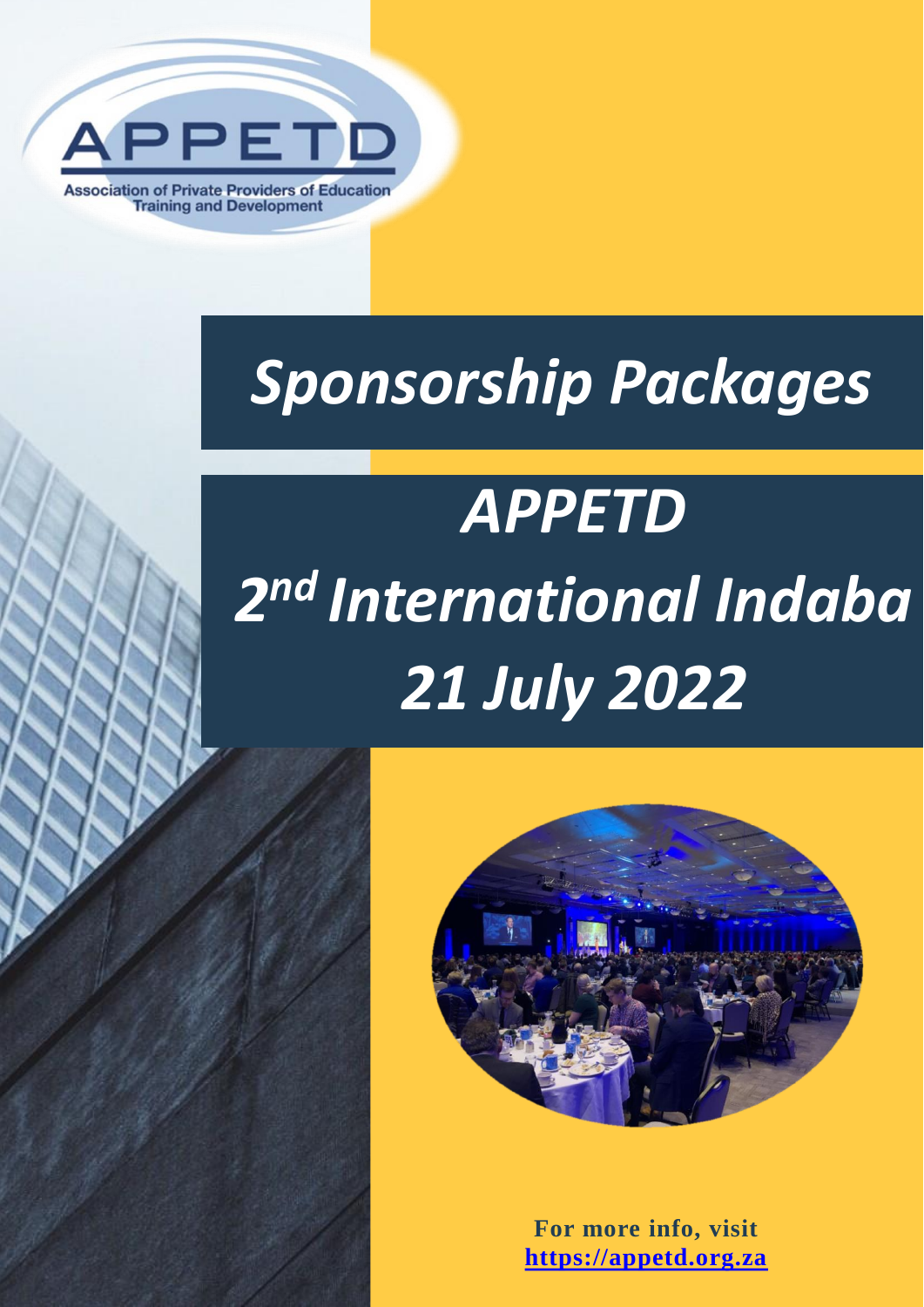### **INTERNATIONAL INDABA**

#### **Rationale**

APPETD'S second International Indaba will focus on the *African Continental Qualifications Framework (ACQF),* continuing to foster collaboration between the Private and Public entities to enhance the quality of education and expand on learning initiatives within the broader African region. Skills and qualifications of the people in Africa are crucial for transformation, addressing inequality and elevating unemployment and poverty.

APPETD's Indaba topics and discussions are aligned to fit for purpose.

Are we ready for the newly approved ACQF and implementation processes thereof and how SAQA adopted the SANQF for the purpose of quality and accessibility to qualifications?

Our Indaba will address the contributions of a PSET Cloud in a South African context and mapping to the African continent.

Skills and qualifications towards better frameworks and systems for people's lifelong learning, including comparisons of formal and informal programmes/courses in the global employability and quality systems.

Discussing digital student data portability, importance of Work Integrated Learning (WIL) within the ACQF and the capacity building workshops of the ACQF are amongst the important topics.

#### **Sponsorship Packages:**

APPETD is putting forward this unique sponsorship package opportunity to you our valued stakeholders to utilise marketing and business development thus gaining exposure for your businesses, institutions, and brands for your favourable consideration.